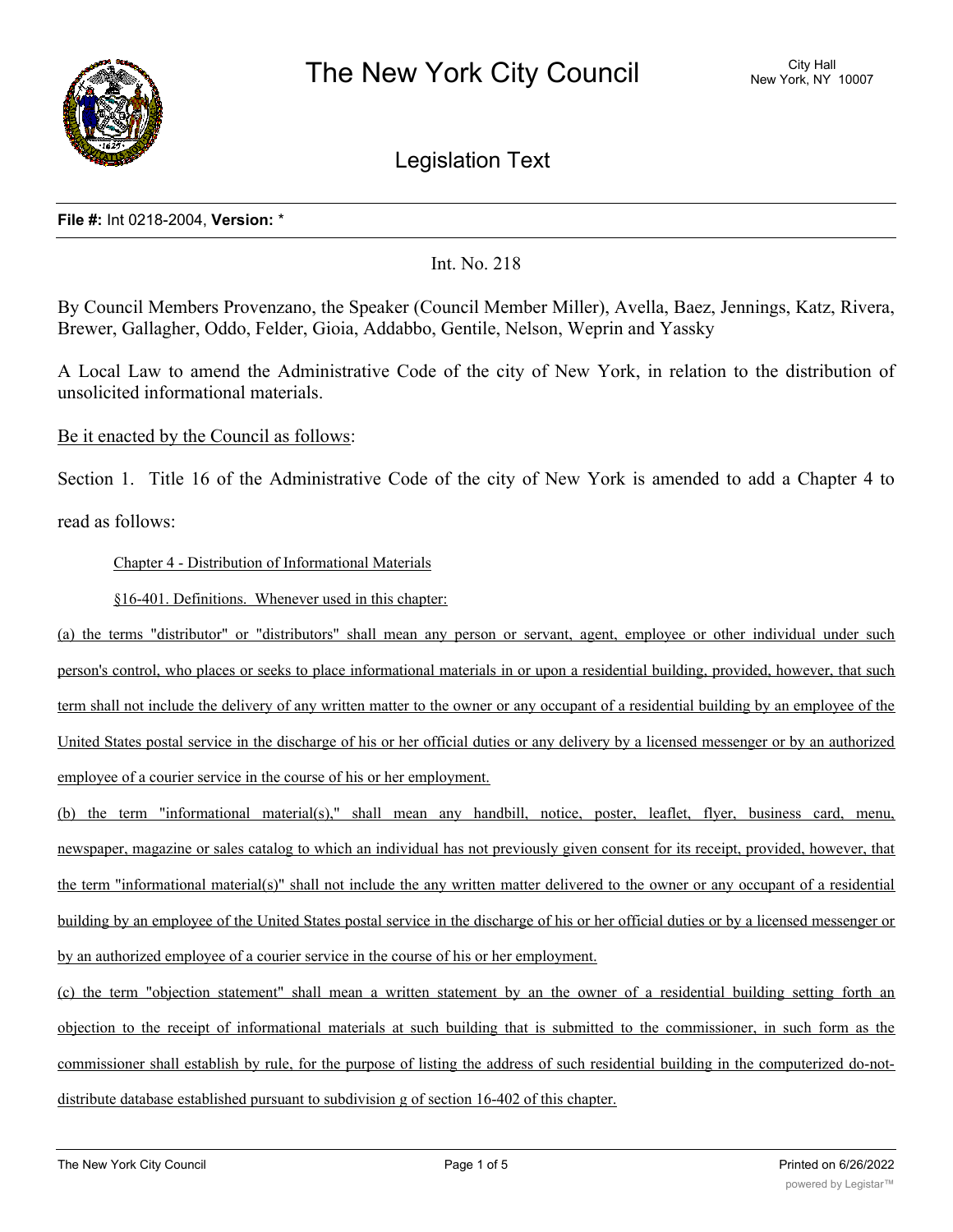(d) the term "person" shall mean any individual, firm, corporation, partnership, trust or association;

(e) the term "residential building" shall mean a private dwelling or a class A multiple dwelling within the city of New York as such terms are defined in section 27-2004 of this code and any privately owned property appurtenant thereto.

(f) "written authorization" shall mean a written request or consent, in such form as the commissioner shall establish by rule, from: (i) the lawful occupants representing a majority of all the dwelling units within a class A multiple dwelling; or (ii) the board of directors of a residential building that is a cooperative or the board of managers of a residential building that is a condominium.

§16-402. Distribution of informational materials. (a) At any time after September first, two thousand and two, every distributor shall register with the department. Such registration shall valid for a period of two years. The commissioner shall promulgate rules governing registration requirements, the payment of a registration fee and the form on which distributors shall register.

(b) It shall be unlawful for any distributor who has not registered with the department in accordance with subdivision a of this section to distribute informational materials in or upon a residential building.

(c) It shall be unlawful for any distributor to place informational materials in or upon any residential building which is listed in the computerized do-not-distribute database established pursuant to subdivision g of this section.

(d) At any time, on or after September first, two thousand and two any owner of a private dwelling may submit an objection statement to the commissioner. Such statement shall be valid for a period of two years or until removed by the owner or successor-intitle pursuant to subdivision (f) of this section.

(e)(1) At any time on or after September first, two thousand and two, the lawful occupants of a class A multiple dwelling may present to the owner of such multiple dwelling a written authorization to submit an objection statement to the commissioner. If such written authorization is provided, the owner shall promptly submit such objection statement to the commissioner.

(2) At any time on or after September first, two thousand and two, the owner of a class A multiple dwelling who objects to the receipt of informational materials at such multiple dwelling may solicit a written authorization from the occupants of that multiple dwelling to submit an objection statement to the commissioner. If such written authorization is obtained, such owner may submit such an objection statement to the commissioner.

(f) The commissioner shall accept a written statement from any owner of a residential building which is listed in the computerized do-not-distribute database established pursuant to subdivision g of this section to remove such residential building from such database, provided, however, that an owner of a class A multiple dwelling shall be authorized to submit such written statement only upon the written authorization of the lawful occupants of such multiple dwelling.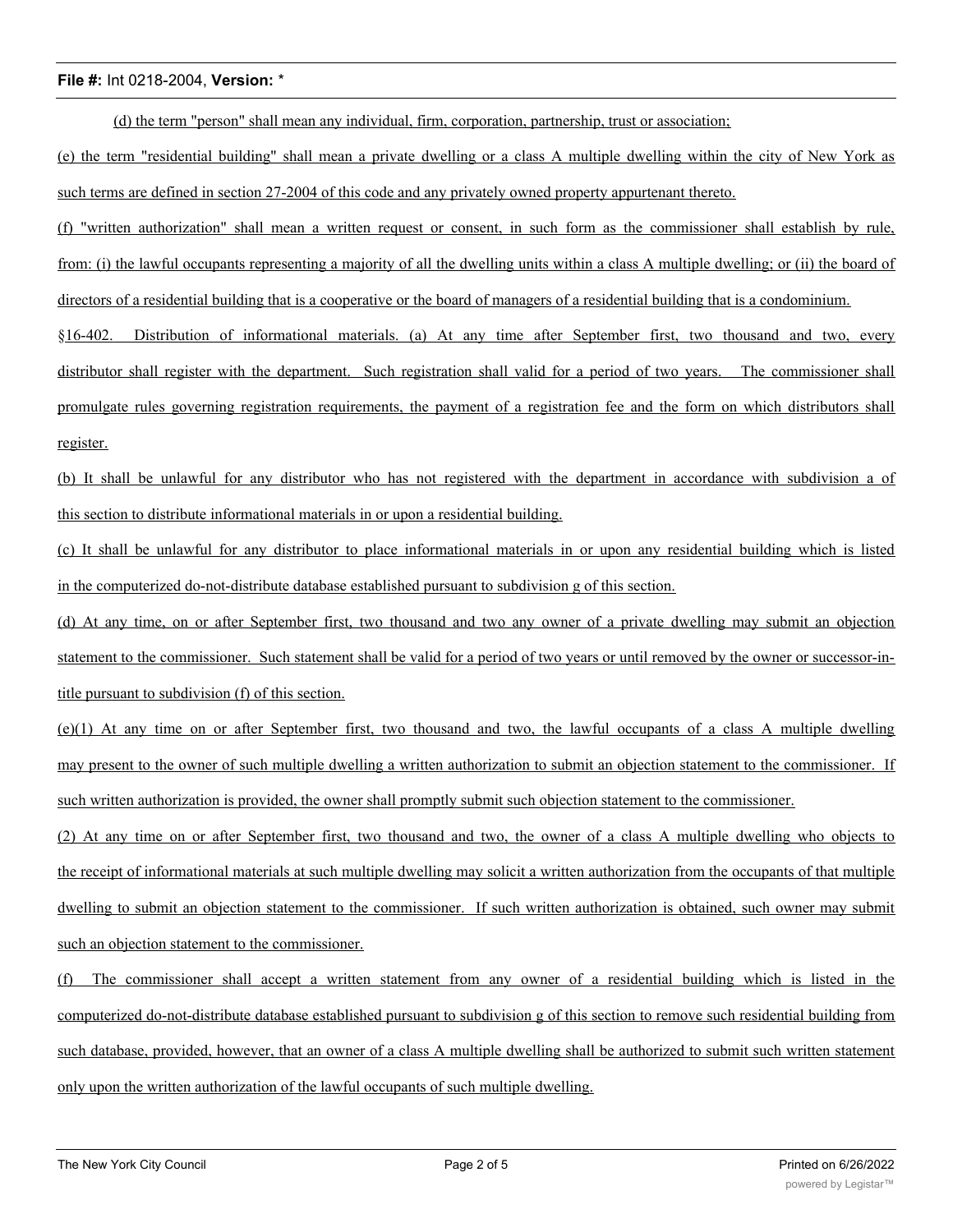(g) Computerized Do-Not-Distribute Database. (1) No later than October first, two thousand and two, the department shall establish and thereafter operate and maintain a computerized do-not-distribute database which shall contain a list organized by borough of the addresses of the residential buildings for which an objection statement has been submitted to the commissioner. The commissioner shall accept any objection statement for a residential building submitted in accordance with subdivisions d or e of this section and shall promptly thereafter list such residential building in the computerized do-not-distribute database. The commissioner shall also accept any written statement submitted in accordance with subdivision f of this section to remove the listing of a residential building from the computerized do-not-distribute database and shall promptly thereafter remove the residential building from such database.

(2) The commissioner shall make a list of every residential building contained in the computerized do-not-distribute database available to any distributor registered in accordance with subdivision a of this section at a fee established by the commissioner by rule. The commissioner shall not: (i) charge any owner of a residential building a fee for entering and maintaining such owner's address in such database; or (ii) utilize such database for any purpose other than compliance with the requirements of this section. (h) Every distributor shall place its name, address and telephone number on the informational material or on any bag or other receptacle in which such informational material is contained.

(i) It shall be a violation of this section for any distributor:

(1) to fail to register pursuant to subdivision a of this section;

(2) who is not registered pursuant to subdivision a of this section to place informational material in or upon a residential building;

(3) to place informational material in or upon a residential building listed in the computerized do-not-distribute database established pursuant to subdivision g of this section.

(4) to fail to place the distributor's name, address and telephone number on the informational material itself, its bag or its container in accordance with subdivision h of this section.

(j) It shall be violation for any owner of a class A multiple dwelling who receives written authorization to fail to:

(1) promptly submit that an objection statement to the commissioner in accordance with paragraph 1 of subdivision e of this section; or

(2) submit a statement to remove such multiple dwelling in accordance with subdivision f of this section.

(k) Civil penalties. (1) Any distributor who violates subdivisions a or b of this section shall be liable for a civil penalty of not less than five thousand dollars nor more than seventy-five hundred dollars for the first violation, not less than seventy-five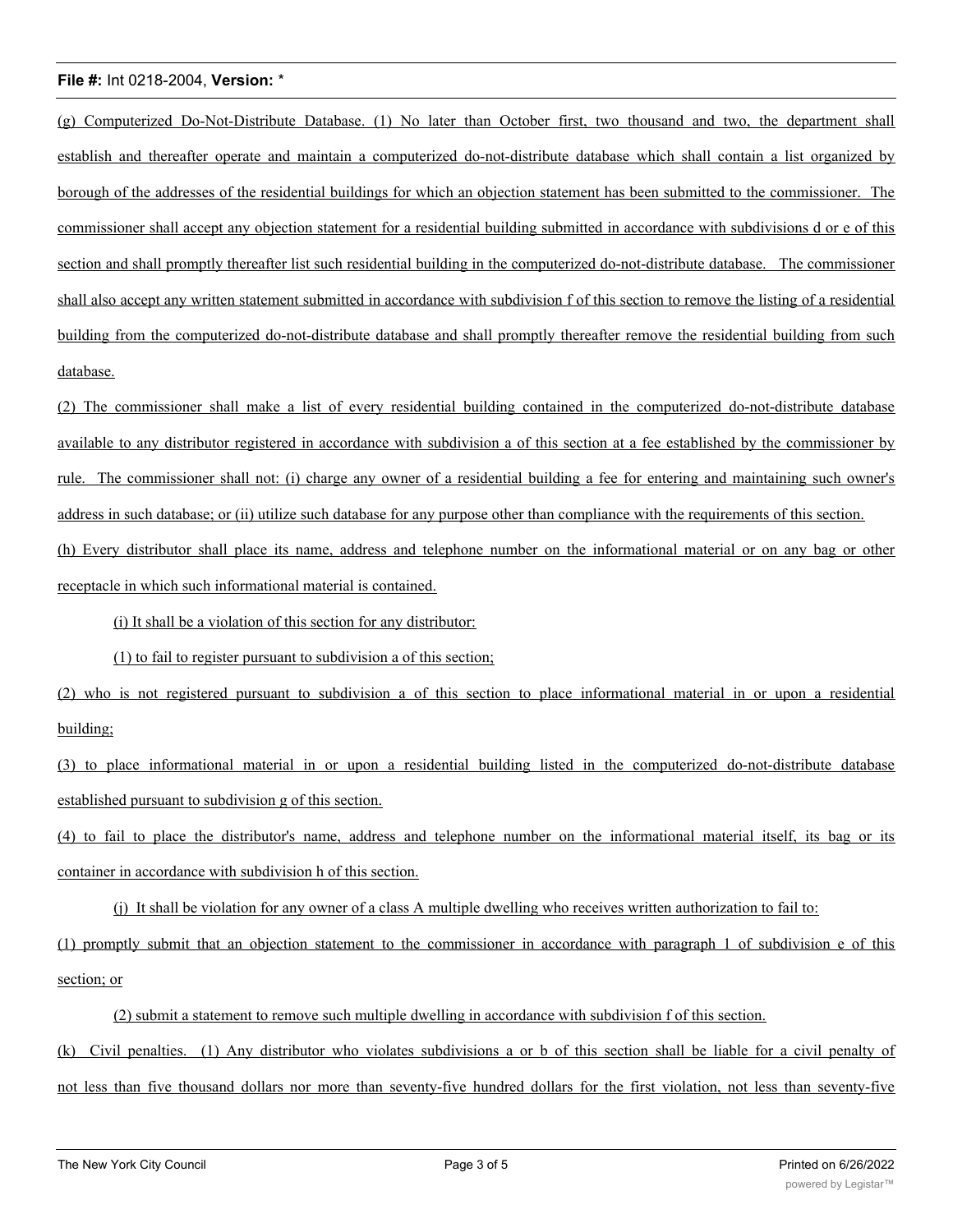hundred dollars nor more than ten thousand dollars for the second violation and not less than ten thousand dollars nor more than fifteen thousand dollars for the third and each subsequent violation.

(2)(i) Any distributor who violates subdivision c of this section shall be liable for a civil penalty of not less than twenty-five hundred dollars nor more than five thousand dollars for the first violation, not less than five thousand dollars nor more than seventyfive hundred dollars for the second violation and not less than seventy-five hundred dollars nor more than ten thousand dollars for the third and each subsequent violation. For the purposes of this paragraph, each delivery of informational material by a distributor in violation of subdivision c of this section shall constitute a separate violation and be subject to a separate civil penalty.

(ii) It shall be an affirmative defense that such distributor examined the computerized do-not-distribute database within thirty days of the date on which a notice of violation was issued for a violation of subdivision c of this section and determined that the residential building in or upon which informational material was distributed was not listed in such database.

(3) There shall be a rebuttable presumption that any distributor whose name, telephone number or other identifying information appears on any informational material distributed in violation of subdivisions b or c of this section by either: (i) distributing such material on his or her own behalf; or (ii) directing, suffering or permitting a servant, agent, employee or other individual under such distributor's control to distribute such material.

(4) Any distributor who violates subdivision h of this section shall be liable for a civil penalty of not less than one hundred dollars and not more than two hundred fifty dollars for the first violation, not less than two hundred fifty nor more than nor more than five hundred dollars for the second violation and not less than one thousand dollars for the third and each subsequent violation. For the purposes of this paragraph, each delivery of informational material by a distributor in violation of subdivision h of this section shall constitute a separate violation and be subject to a separate civil penalty.

(5) Any owner of a class A multiple dwelling who fails to submit a written authorization to the commissioner in accordance with paragraph 1 of subdivision e of this section or a written statement in accordance with subdivision f of this section shall be liable for a civil penalty of not less than one hundred dollars nor more than two hundred fifty dollars for the first violation, not less than two hundred fifty nor more than five hundred dollars for the second violation and not less than one thousand dollars for the third and each subsequent violation.

(l) Public Education. (1) Prior to August first, two thousand and two, the department shall prepare and implement an education program designed to inform the general public, local public officials and distributors of the requirements of this section and the rules promulgated thereto.

(ii) Such a program shall, at a minimum, include information about the registration requirements applicable to distributors,